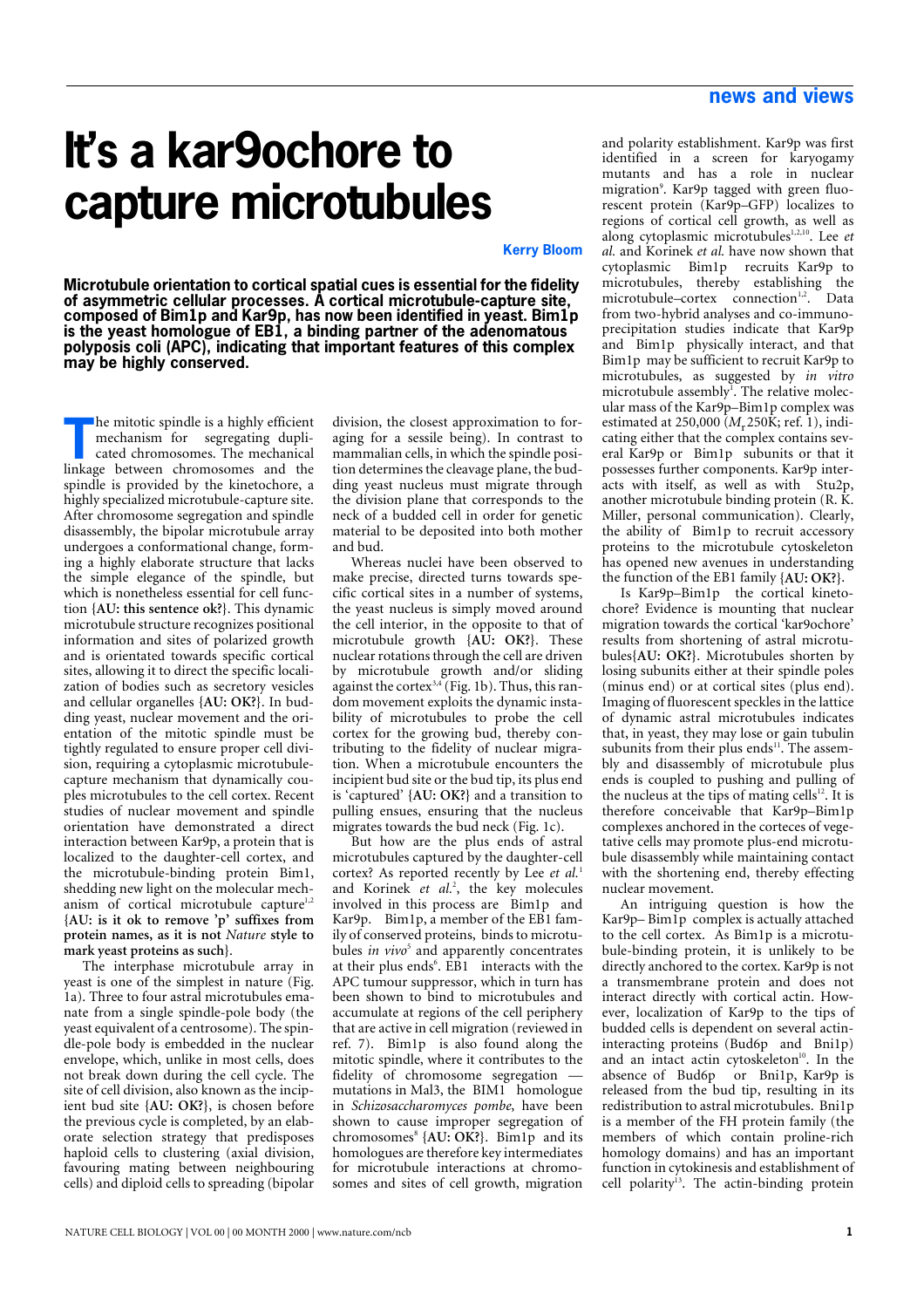## **news and views**

Bud6p/Aip3p is required for accurate budsite selection as well as polarity establishment $14$ , making it difficult to assign a specific role to either Bud6p or Bni1p in nuclear migration. Actin itself is known to have an important role in nuclear migration, but as nuclear migration becomes actin-independent in later stages of the cell cycle, it has been difficult to asses its precise function $15$ .

Bud6 and Bni1, however, have alternative functions that may help to elucidate their roles in the cortical anchoring of Kar9p. BNI1 has recently been identified as a She mutant (she5) that is defective in the transport of ASH1 mRNA<sup>16</sup>. Ash1 mRNA is deposited to the tip of budded cells where translation of the Ash1p transcriptional repressor silences HO expres-<br>sion in the bud. Ash1 mRNA is sion in the bud. transported along the actin cytoskeleton by type-V myosin (Myo4p). She5/Bni1 and AIP3/BUD6 (which has a slight She defect) are not defective in mRNA transport, but in anchoring of Ash1 mRNA to bud tips<sup>17</sup> **{AU: please indicate where genes are referred to and where proteins in the above passage. OK to mark genes in italics?}**. Thus, Bud6p and Bni1p comprise a cortical scaffold for mRNA localization at sites of polarized cell growth. Bud6p is transported by the type-V myosin motor Myo2p for delivery to the bud tip<sup>18</sup>, whereas the Bni1p -related protein Cdc12p in *S. pombe* is



Binding of Kar9–Bim1 couples microtubule depolymerization to nuclear movement towards sites of polarized growth

transported by microtubules and actin filaments<sup>19</sup>. The actin cytoskeleton is therefore essential for delivering Bud6p and Bni1p to sites of polarized growth where a cortical scaffold is constructed for binding of Ash1 mRNA as well as the kar9ochore. Once the cortical scaffold is established, the actin cytoskeleton is no longer required for nuclear migration and is redistributed to the neck for subsequent cell cycles.

Despite the intriguing link between Bim1p and Kar9p, many questions remain. How, for example, are microtubules guided towards the bud site? Kar9p has also been shown to facilitate microtubule penetration into the bud<sup>9</sup>, indicating that the kar9ochore may be assembled in the mother cell and may function before the bud is formed. This model is particularly attractive when considering the process of microtubule search and capture. Rather than randomly encountering the incipient bud site or the bud, microtubules may be guided to sites of polarized growth through linkages with the actin cytoskeleton. Several proteins besides Bud6p and Bni1p may contribute to early encounters between microtubules and the actin cytoskeleton. Coronin, an actin-associated protein, binds directly to both actin filaments and microtubules *in vitro*, through separate domains<sup>20</sup>, and crn mutants display microtubule defects. Mutations in the CLIP-170 homologue Bik1 cause defects in nuclear

> Figure 1 **Microtubule dynamics and nuclear movement in yeast. a, Three to four astral microtubules are nucleated by the spindle-pole body (grey oval) embedded in the nuclear envelope. Actin cables extend from the mother to the bud. Kar9p–Bim1p localizes to the tip of the budded cell. b, Mechanism of nuclear movement in G1-phase cells. Sliding of microtubules along the cortex and addition of tubulin subunits provide the motive force for nuclear migration. c, Mechanism of nuclear movement towards sites of polarized growth. Kar9p interacts with Bim1p (and Stu2p; see text), forming a microtubule-capture site at the cell cortex. Nuclear movement towards the bud is accompanied by microtubule-plus-end depolymerization. The capture complex is thought to dynamically couple microtubule shortening with directed nuclear movement.**

migration, as well as impairment of its function in nuclear fusion during mating. Early encounters with actin-microtubule 'linkers' would facilitate the search-and-capture mechanism and contribute to the fidelity of nuclear migration.

The force that pulls the nucleus towards the bud must be generated either by microtubule-based motors or by depolymerization of microtubules. It is not clear, however, how the kar9ochore couples force generation to microtubule capture. The kinesin Kip3p, which has been implicated in the same genetic 'pathway' as Kar9p, may itself be part of the kar9ochore. However, Kip3p is not known to interact with Kar9p, Stu2p or Bim1p. Bim1p directly influences the dynamic properties of microtubules  $(dynamicity<sup>4,6</sup>)$ , and its ability to bind to microtubule plus ends may be sufficient to couple nuclear movement to microtubule shortening. Further studies of the modes of action of Kip3p and/or Bim1p will distinguish these mechanisms.

A deeper knowledge of nuclear movement in yeast is likely to increase our understanding of organelle stability and inheritance **{AU: OK?}**. Our attention to errors in genetic and genomic stability has had an enormous impact on understanding the aetiology of the cancerous state. The discovery of the Bim1p microtubule-binding protein in the nucleus and cytoplasm highlights the issue of organelle segregation. The problem of nuclear migration in yeast is similar to those encountered by asymmetrically dividing cells in orienting their mitotic spindles. *Drosophila* APC2 (which may interact with EB1/Bim1p) accumulates at both poles of the spindle in asymmetrically dividing neural stem cells<sup>7</sup>. Errors in spindle orientation and/or nuclear migration do not lead to cell death in yeast, as cytokinesis is delayed until accurate segregation is attained<sup>21</sup>. Loss of  $Bim1p$  abrogates this  $checkpoint<sup>22</sup>$  and leads to the production of anucleate daughters. Thus, nuclear migration, cytoarchitecture and, more broadly, organelle distribution are subject to control by cellular checkpoints. The identification of Bim1p at the plus ends of microtubules in yeast has not only revealed mechanisms of spindle positioning but has also provided insights into the links between cellular polarity and accurate distribution of organelles such as the nucleus. Clearly, the loss of polarity determinants leads to errors in cellular architecture, and it will be important to examine these in propagating cells. $\Box$ *Kerry Bloom is in the Department of Biology, 623 Fordham Hall, University of North Carolina, Chapel Hill, North Carolina 27599, USA.*

- <span id="page-1-0"></span>1. Lee, L. *et al. Science* **287,** 2260–2262 (2000).
- 2. Korinek, W. S., Copeland, M. J., Chaudhuri, A. & Chant, J. *Science* **287,** 2257–2259 (2000).

4. Adames, N. R. & Cooper, J. A. *J. Cell Biol.* **149,** 1–13 (2000).

<span id="page-1-1"></span>*e-gmail: kerry\_bloom@unc.edu*

<sup>3.</sup> Shaw, S. L., Yeh, E., Maddox, P., Salmon, E. D. & Bloom, K. *J. Cell Biol.* **139,** 985–994 (1997).